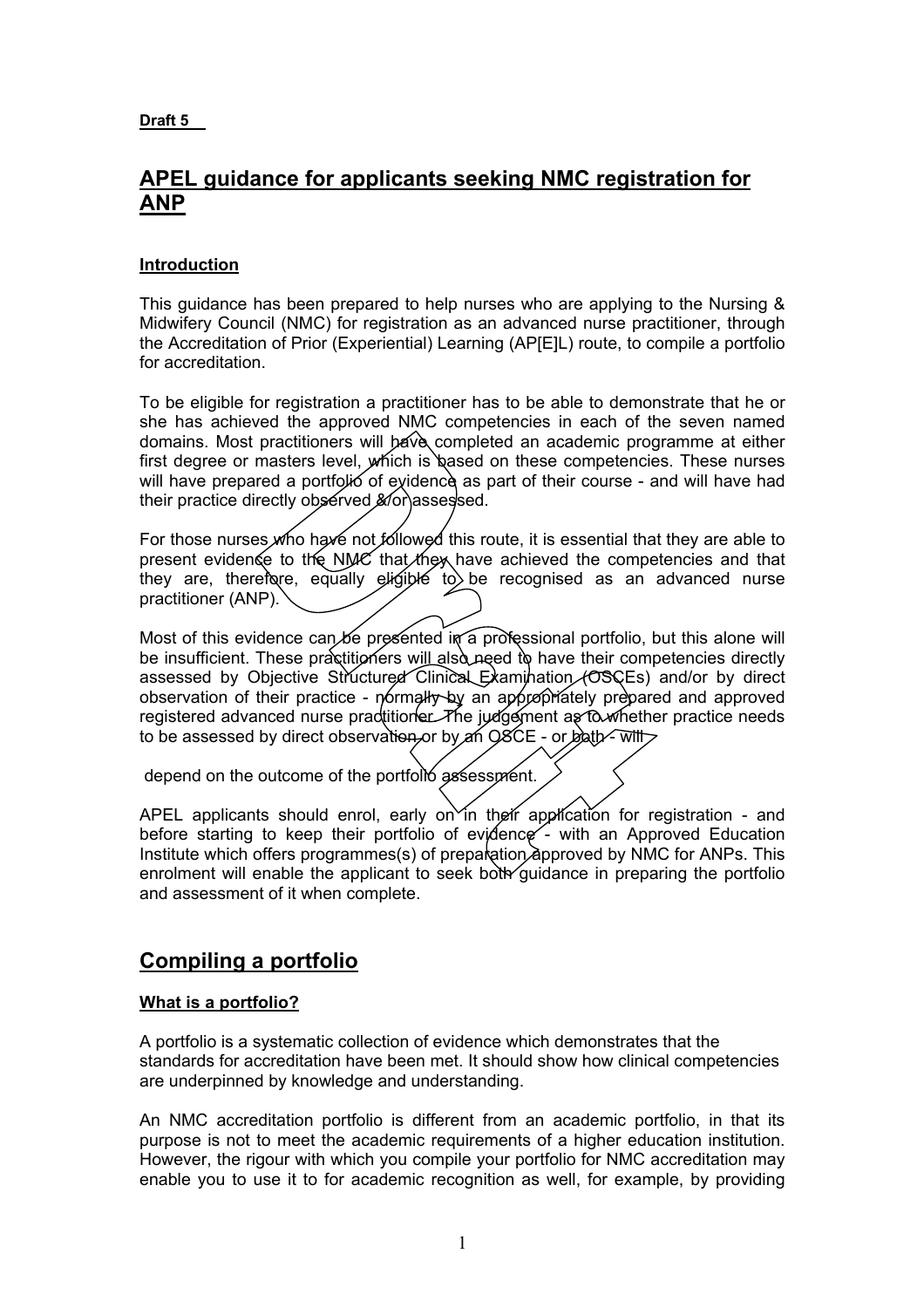evidence for an Assessment of Prior Learning (APL) or an Assessment of Prior Experiential Learning (APEL) submission for academic credit.

Issues of confidentiality, accountability and the moral and ethical decisions about selection and preparation of material are important and you should spend some time and effort in considering what and how you select content to satisfy these requirements. You need to be very careful that any patient/client about whom you write, cannot - in any way - be identified. Later, in the section on constructing your portfolio, we emphasise that anything that might allow a patient/client to be identified should be removed.

You need to be certain that the inclusion of any patient/client related-material in your portfolio could not lead to them experiencing any additional stress or anxiety of any kind.

You may wish to use your clinical supervisor, if he or she is willing, or a respected workplace colleague to help you to think this through. This person will need to become conversant with the NMC competencies to which you are working - and will need to be familiar with the sort of evidence which you will need to collect.

# **Support in developing your portfolio**

If students are studying at an Approved Educational Institution for an award that focuses on advanced nursing practice, they would expect to have their academic and practice studies guided by the academic and clinical staff attached to their programme. In addition, they would have a named practice facilitator from their workplace, who would be familiar with the programme of study and the NMC competencies. This might be an advanced nurse practitioner, or a general practitioner in the primary care setting. This person would also offer direct observation and critique of their practice.

If you are hoping to become registered for your advanced nursing practice by the APEL / portfolio route then you need (to have a facilitator to guide you in collecting the evidence to prove that you are competent in all of the NMC domains and competencies.

We suggest that you identify someone in your workplace who can help you to identify incidents & evidence which demonstrate that you have met each of the competencies. This person should, ideally be a purse whom you regard as an expert / advanced practitioner in your area of practice. S/he might also be your clinical manager.

In addition to this, you will need to contact one of the NMC Approved Educational Institutions (AEIs) on the list of those offering a programme of preparation for ANPs, to seek the guidance and critique of a named facilitator in preparing & completing your portfolio for assessment.

# **What to include in your portfolio**

Please remember that, with regard to the contents, quality is preferred over quantity!

# **General Presentation**

- The evidence should all be contained within an A4 sturdy ring binder or lever-arch file
- There should be a table of the contents and relevant evidence
- Please number the pages sequentially for ease of reference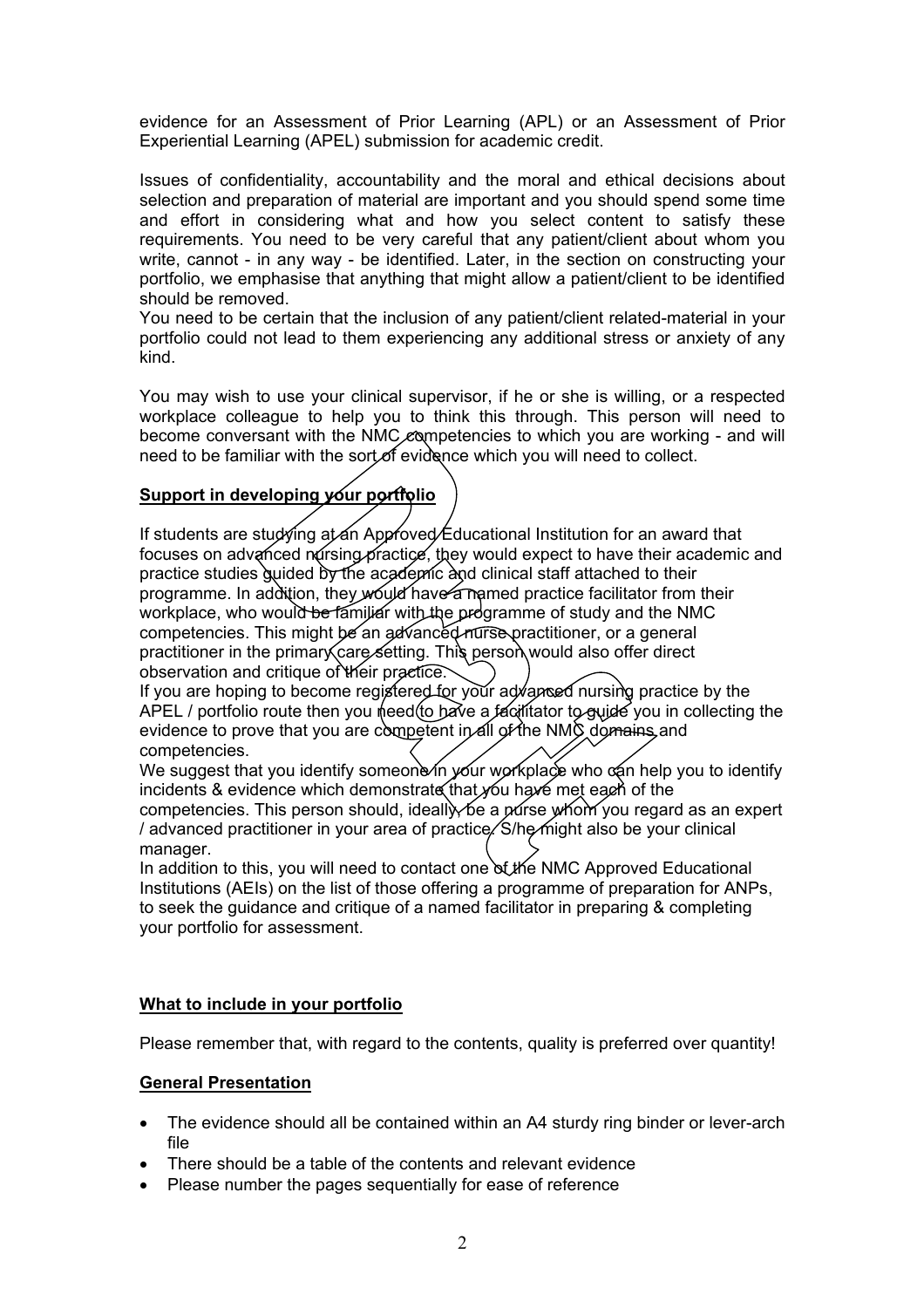- We suggest that you use nine section dividers.
- Please do not use plastic pockets within the sections for evidence
- Please include one reference list at the end of the portfolio
- Do not include appendices

## **Structure**

## **Section 1**

This should contain information about you, your role and your workplace.

You should include the following:

- 1. Your CV with :
	- Relevant professional details eg current NMC registration with PINs
	- Professional / academic qualifications note that your assessor will need to see original certification for this and also for current NMC registration
	- Employment history
	- Your present role description this should include significant operational areas, skills required and a synopsis of current roles and responsibilities in your clinical practice.
	- Any relevant unpaid / voluntary activities
- 2. A supporting letter from your current manager (or other appropriate senior person). The letter must include a statement of verification that the competencies detailed in your portfolio have been demonstrated in practice and that the evidence provided is your own. S/he should include personal contact details, role and professional qualifications.

# **Sections 2 - 8**

Please use seven dividers - one for each domain. These sections should be divided into information about, and evidence to support, each competency under the seven domains that you need to include in your application for NMC registration.

You need to include in each section:

- a brief introduction to the domain, detailing any relevant training or continuing professional development (CPD) undertaken.
- a short paragraph on each domain competency, setting out the evidence you are submitting to show that you have achieved each competency. You should include some discussion on what decisions you had to take when delivering a particular aspect of care, what factors you had to take into account - and, most importantly, if you were doing this again what would you repeat or do differently and why.
- It may be useful to write a summary indicating how the evidence supports the claim that you have met the criteria. The same pieces of evidence can be used more than once and you should cross-refer to other competencies as appropriate.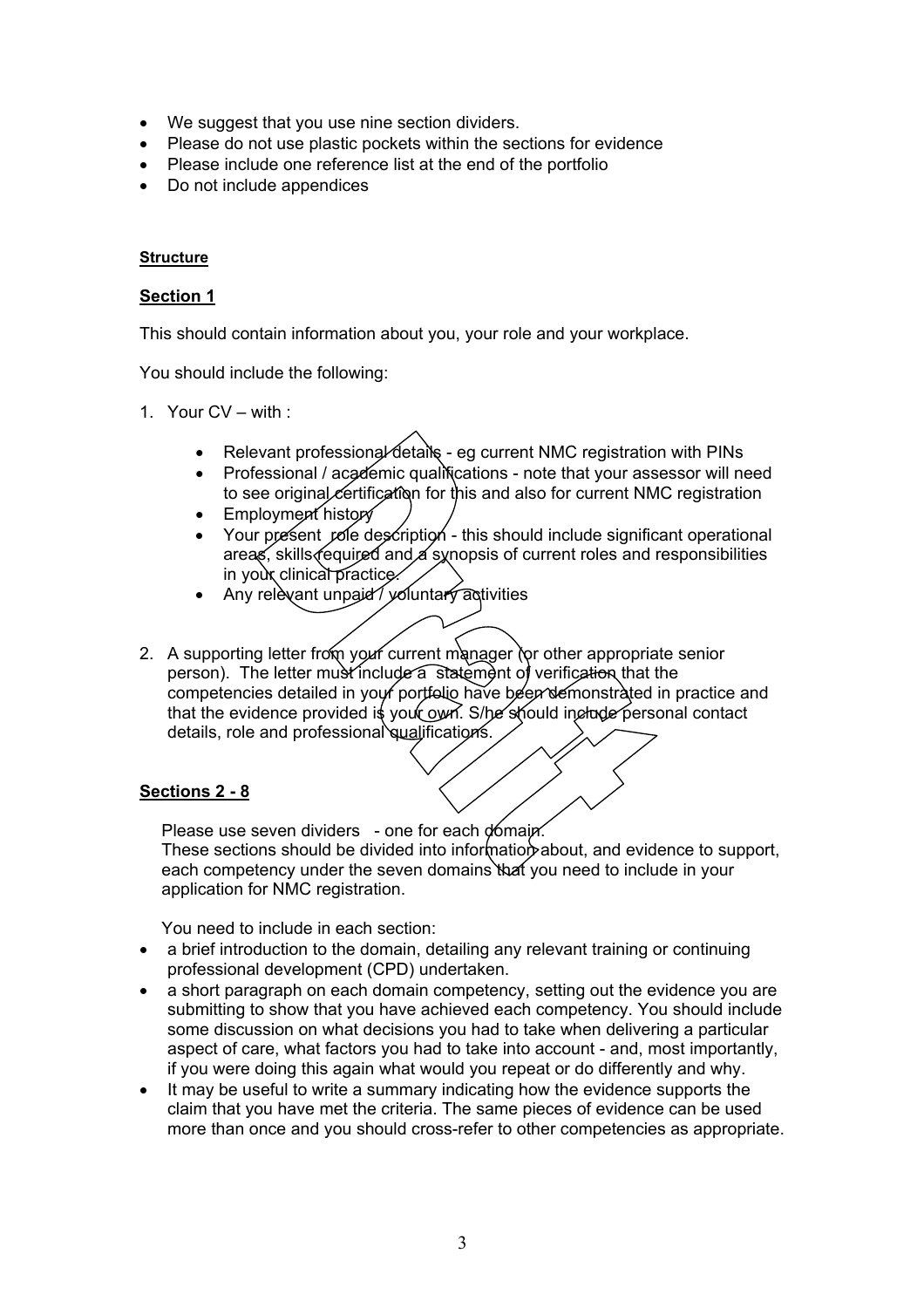# **The evidence**

A good portfolio is a systematic collection of robust evidence, which demonstrates that the competencies for accreditation have been met. It should contain:

- evidence which is credible, verifiable, consistent, has sufficient coverage and quality, and arises from more than one source ( that is, it is corroborated). Note that anything that might allow patient/client identification should be removed / obliterated from the evidence ( see earlier).
- synthesis of the evidence to show attainment of competencies, together with signposting for the assessor - that is, you must present the evidence so that the assessor is easily guided through it and shown how it demonstrates that the competencies are met.
- evidence of learning through the experience of gathering and interpreting evidence. We do not expect that the evidence will show 'perfect' practice - one of the key attributes of being a professional is lifelong learning, and so the portfolio should contain a reflective commentary on what further learning is required and action points for improving practice

In other words, it is not enough merely to provide the raw evidence; you will need to analyse, interpret and assess it. You should consider the source of the evidence, what to do with the information  $\gamma$  ou find there, and your own and others' assessment of whether it shows you meet the standards and criteria for accreditation.

On the other hand, remember that it is quality that counts, not quantity!

Evidence could include written narratives, observational and oral evidence (accounts from managers and colleagues). Try to include a balance of sources of evidence, appropriate to your setting. The main thing is to provide clear evidence of having met the competencies. Evidence could include any of the following, some of which are explained in more detail further  $\varphi$ n:

- personal development plan
- 360° Feedback and personal reflections on this
- patient records (clinical notes)
- direct observation of care, action plans
- patient stories
- excerpts from reflective diary
- critical incident reviews
- notes from action learning sets
- audio tapes
- posters
- videos
- taped discussions

#### **Your personal development plan (PDP)**

Your personal development plan describes your career journey and has both retrospective and prospective sections. It is something that all health professionals should keep. It is not private and is likely to form a key tool in your workplace appraisals.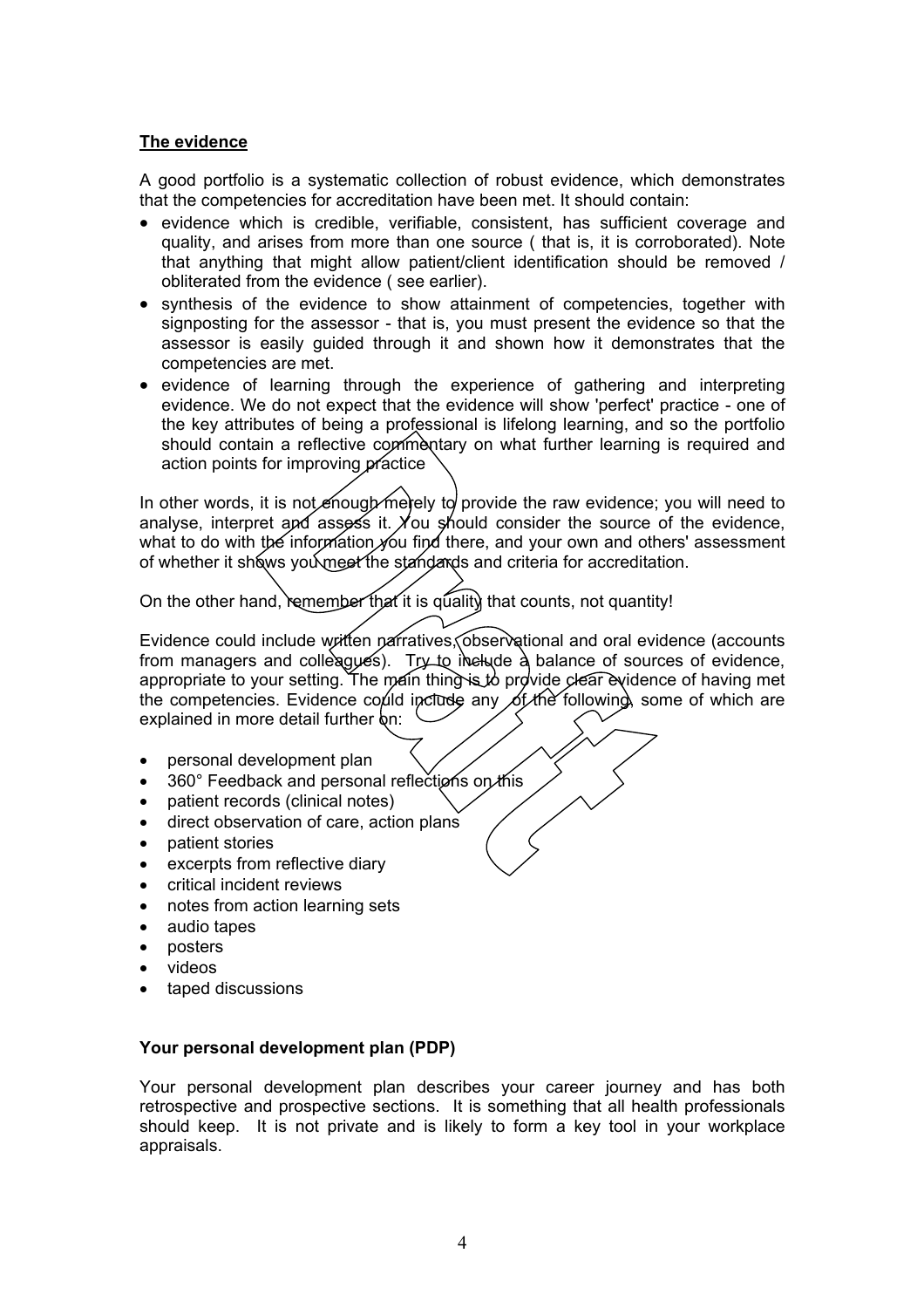## **360° Feedback**

You might wish to think about gathering some feedback about your competencies from colleagues, clients and others who interface with you. This might include using interviews, testimonials or a questionnaire given to a group of people, which you can then analyse and present in the portfolio. Try to use people who are familiar with your practice and who can help you identify aspects of your behaviour which you have not been able to articulate or identify clearly yourself.

## **Direct observation of care**

Your clinical supervisor or a colleague might have spent time observing you in your practice. Ask them for any notes or reflections to help capture your actions and any associated outcomes. Then think about how you could use this as evidence to demonstrate your particular expertise. It might be used to supplement a point you want to make in your critical reflection.

# **Use of video / tape recording**

Only use video or tape recordings if they serve a real purpose that cannot be served in any other way. If they contain unique material that provides crucial evidence for your portfolio then that is fine, but do not use them as a trimming or optional extra. You need to be prudent in their use  $\frac{1}{2}$  and the patient/client who is seen or heard must give informed consent. Clearly, this present problems in relation to concealing identity and this must thoroughly be explored with the patient or client - who must give written consent.

# Supervision and other notes

You might also wish to include some evidence of the joint dialogue you have with your colleagues, team, supervisor. What has the journey been like for you when exploring / evaluating / improving clinical practice? How have you managed to find the evidence-base for - or an increased understanding of - your work? Has this experience filtered through into other work you do? Are there any other people that you use to help you critique your work?

When using notes of meetings you will need to get these signed and dated - and it is likely that you will wish to use some narrative  $\epsilon$  your own that explains the notes more fully in their context.

# **Ethical considerations**

Your practice role and the information generated through your practice are important in deciding on evidence to use for your portfolio. It is important that individuals applying for accreditation are guided by the Code of professional conduct (NMC, 2002) and, within it, the scope of professional practice. Note that, as stated earlier, it should not be possible to identify patients or clients from your evidence - nor should it be possible to identify other healthcare professionals. In your portfolio you should make reference to any ethical consideration that you feel have been handled well - or could have been better addressed.

#### **Critical structured reflections**

You might wish to use a reflection of a critical incident that explores a key aspect of your work. Write the reflection in a way that captures the experience and how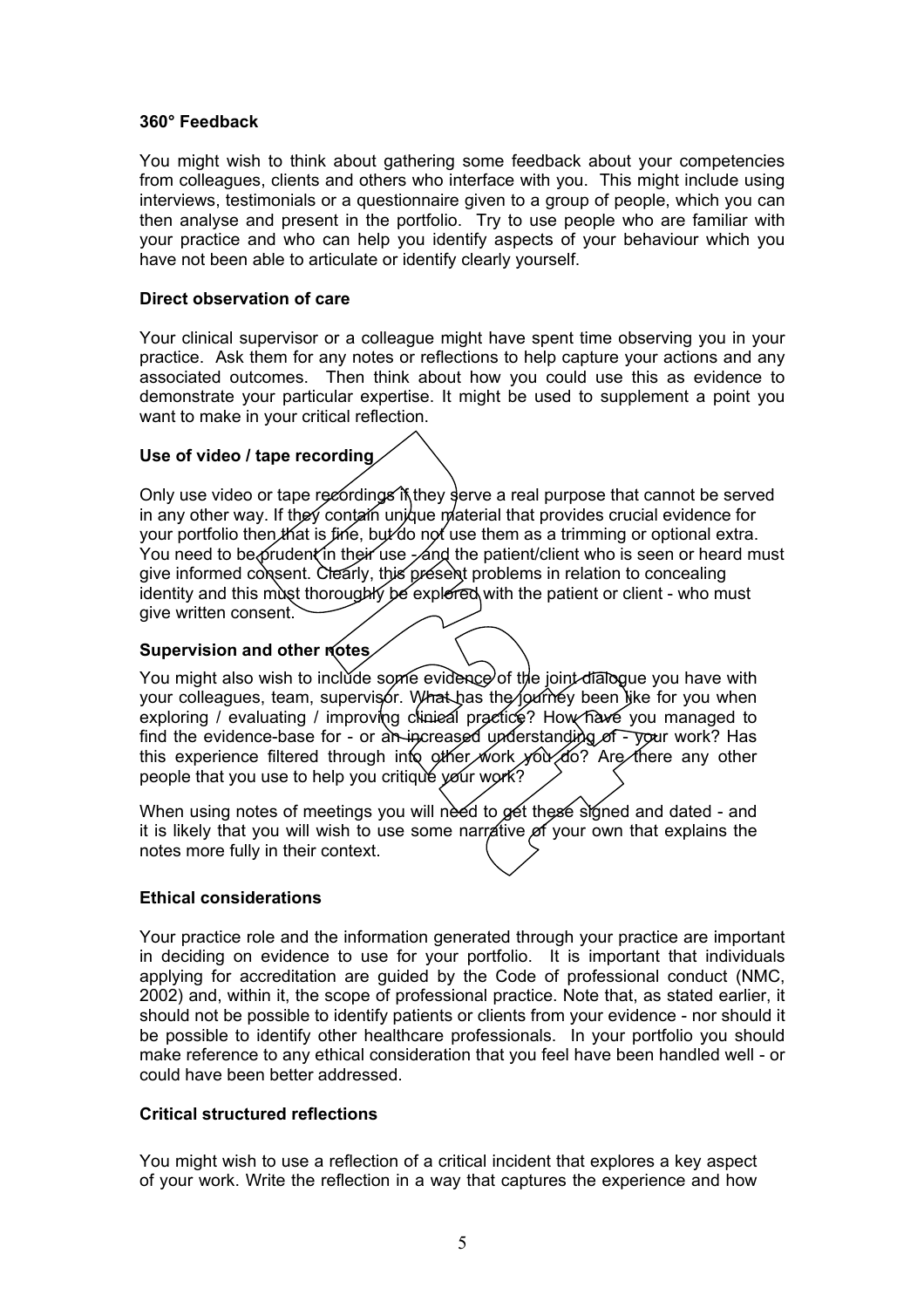you dealt with it. Who else was involved? Perhaps you discussed things with a colleague? Ask yourself questions like, what was it that led me to make the decisions I did? Where did your insights come from? What triggered your actions, thoughts, feelings? (Johns, 1996) Show your reflections to someone who can offer you some constructive criticism - they might be able to pick out aspects of your behaviour or competencies you had not considered.

# **Audit of your practice**

Here you are setting out to benchmark the quality of the care you give.

You might want to ask a respected colleague to observe you in practice and critique the experience - and then for you to critique him/her carrying out similar practice and compare both.

You might want to keep a diary of your practice and its outcomes for reflection / discussion with a respected colleague.

Practise self-assessment using the  $\hat{c}$  critical structured reflective approach referred to above.

Constantly ask yourself what you learned from each interaction/incident? How could you have done it better/differently?

On what evidence did you base your practice interventions? Was it the right evidence-base?

What do you need to work on? How will you do this? What will you need in order to do this?

# **User perspectives / patient stories**

You could try to get feedback from at least one of the patients/clients that you are caring for about the experience of being nursed or offered a service. If you include patient stories in your portfolio you must ensure that the patient cannot be identified. The patient also must be clear about the purpose towards which the information will be put and agree to this in writing. You might like to include examples of some thank you letters from patients, if they offer details of the kind of care that you delivered. You may have systems in place that capture user feedback -think about how you can include these in the portfolio.

# **Care Outcomes**

It is important to think about - and demonstrate in the portfolio - how your actions have influenced and affected patient care. Use anything that helps to identify this process. You might have some audit trails that map the process that led to any outcomes. Some questions you can think about are:

- what and how people are affected by your interactions and interventions?
- how does practice change in your clinical area? Who is involved in this change?
- what do peers say about you and your sphere of influence?

Videos of clinical consultations, drawings and taped discussions can all be used as evidence, which you may or may not find useful. Remember, when you include evidence it is there to prove a point – i.e. to prove that you have achieved a competency. Do not include it for the sake of it or just because it exists!

# **Action Learning**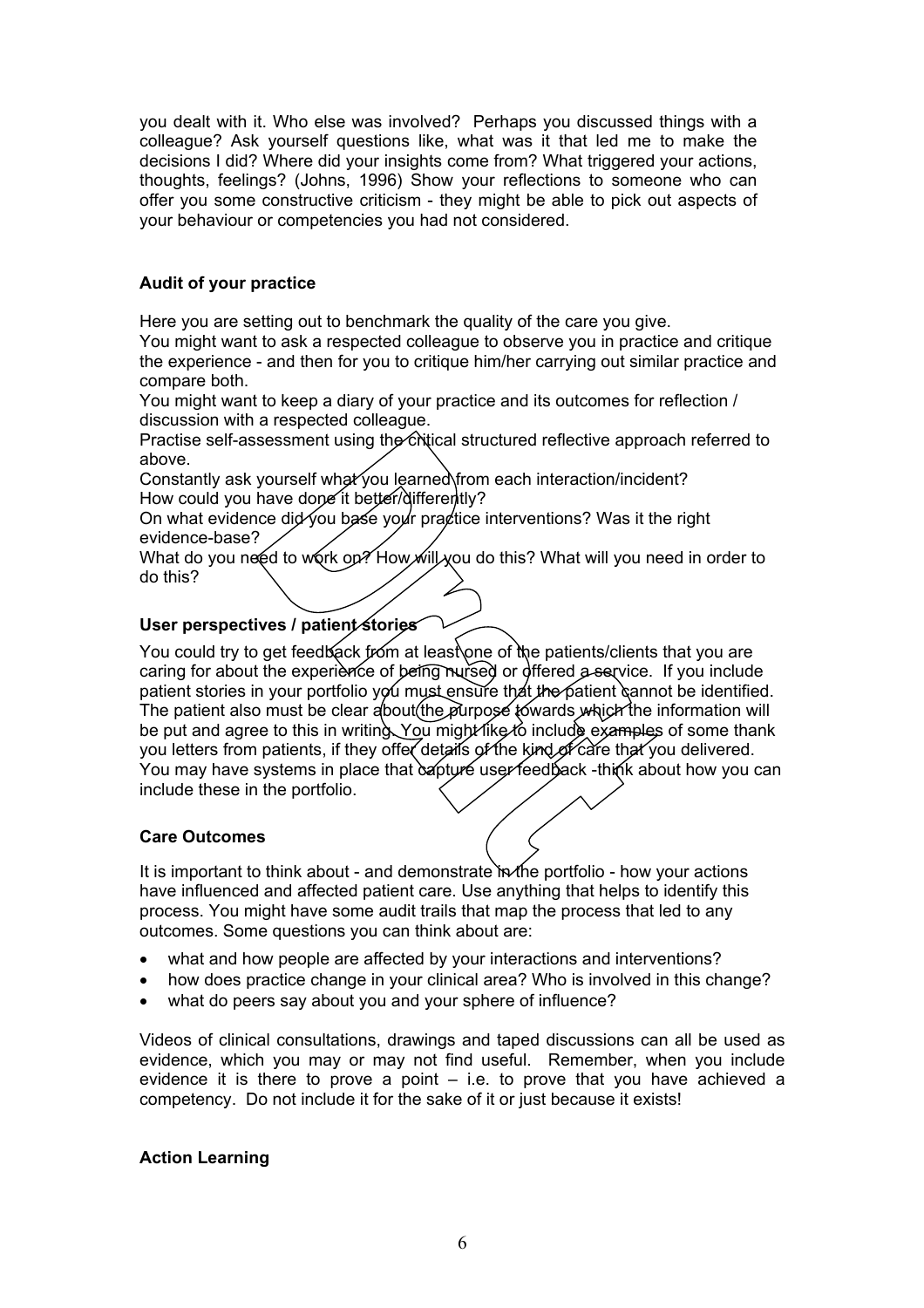You may be part of an action learning set and wish to include some evidence in your portfolio from this process.

Action learning is an approach to individual and group development, traditionally used to develop managerial and organisational effectiveness. Over several months, people work in a small group (an action learning set) to tackle important organisational issues or problems and learn from their attempts to change things.

Action learning comprises four elements:

- $\bullet$  the person everyone joins and takes part voluntarily;
- the problem everyone brings and must 'own' a problem on which he or she wants to act.
- the group or set because we often need colleagues to help us tackle difficult problems. Action groups, or action learning sets, meet to help each other think through the issues, create options, agree on action and learn from the effects of that action through providing high challenge and high support. Learning about how groups work is an added benefit. The colleagues in the set may be from the same organisation or from different organisations.
- the action and the learning after having analysed the problems, thought through the options and decided what to do, with the help of the set, individuals act to resolve their problems.

#### **Reflective practice**

The definition of reflective practice as articulated by Johns  $(1996)$  underpins accreditation:

*"a window for practitioners to look inside and know who they are as they strive towards understanding and realising the meaning of desirable work in their everyday practices. The practitioner must expose, confront and understand the contradictions within their practice between what is practised and what is desirable. It is the conflict of contradiction and the commitment to achieve desirable work that enables the practitioner to become empowered to take action to appropriately resolve these contradictions"* 

To articulate this philosophy, components of accreditation should include, for example, the recording of significant experiences, the use of a model of structured reflection and the maintenance of a learning/reflective diary. Reflection should be used as a means of exploring approaches to clinical supervision, clinical effectiveness and clinical governance and reflecting on the effectiveness of the participant's skills as a:

- supervisor
- supervisee
- reflective practitioner
- facilitator of learning from practice
- evaluator of clinical supervision.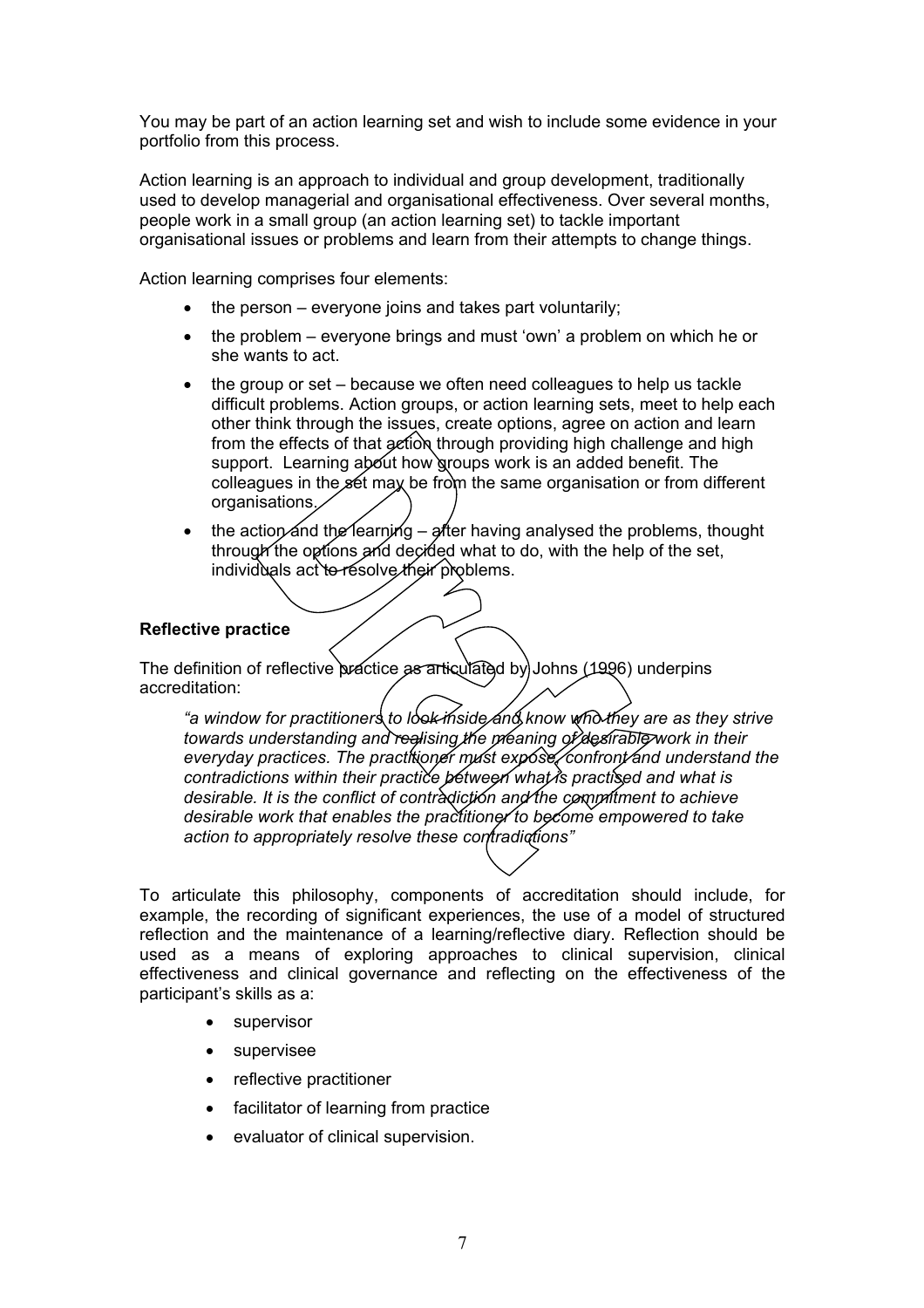#### **Writing narratives:**

Perhaps one of the weakest parts of portfolio development is building up a clear and convincing discussion of what your evidence demonstrates. Just as a barrister will have to use different pieces of evidence to persuade a jury of guilt or innocence of a client, you will have to do the same to demonstrate your qualities. It is not sufficient simply to let the evidence speak for itself. You must select your evidence thoughtfully and then link this to particular competencies. In effect, your narrative is guiding the assessor of your portfolio in what he or she should be noticing about your practice. It is sign-posting their way through your work and making it easier for them to see how you have achieved the competencies.

# **Section 9**

# **References and use of texts / journals**

Note that your practice should be evidence-based and in your portfolio you should refer accurately to the evidence on which you are basing your practice, so that your sources can be traced and checked.

Always use the latest edition of a text. Unless the text you are using is a classic, such as Patricia Benner's From Novice to Expert - (which was written in 1984 and published by Addison-Wesley) - try not to use books that are older than five years. Remember that a book takes nearly two years to prepare and almost one year to publish and so they are nearly three years old before they appear on the shop shelves!

Note that journal articles are likely to be much more current.

Please use the Harvard system of referencing) whereby you simply put the author's name and the date of publication in the text of the portfolio where it first occurs eq (Groopman, 2005). In the terminal reference list put all authors alphabetically, no matter where they occur in the text, in full, as follows: Groopman, J. (2005) The Anatomy of Hope - how people find strength in the face of

illness, London, Simon & Schuster.

The Approved Educational Institution with whom you enrol for assessment of your portfolio should give you full quidance on referencing.

# **Finally....**

Once you have completed your portfolio it's a good idea to leave it a few days before submitting it. Then, re-read it - you'll have fresher eyes having left it a while. Make sure that a 'critical friend' has also read it …and take on board his or her constructive criticism.

When you are satisfied with it you need to get someone to verify that it is your work. This may be your manager or your supervisor.

You will need to submit xxx copies of your portfolio to your assessor. Remember to get a certificate of postage and keep a copy of your portfolio and any tapes or videos for yourself.